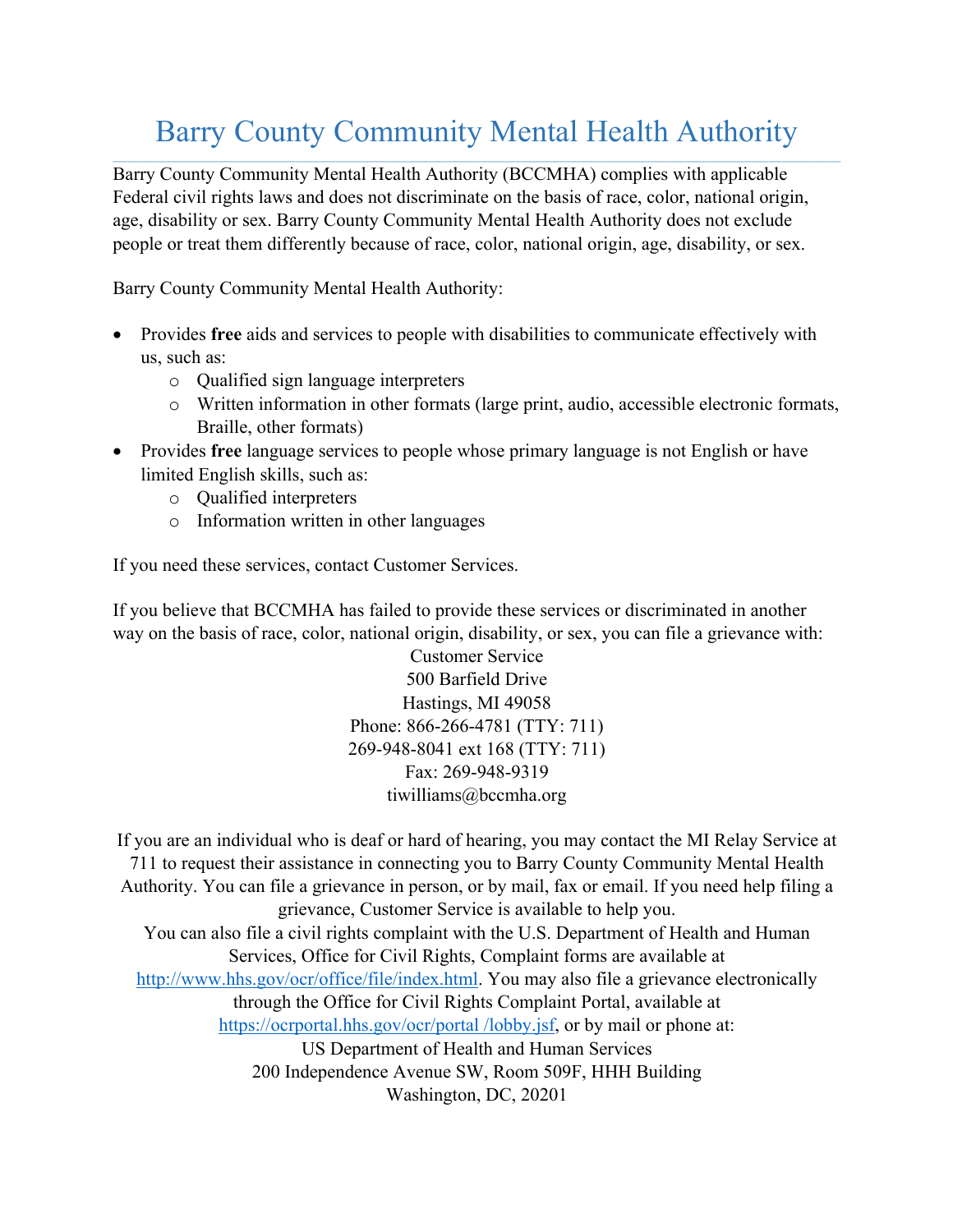## 1-800-368-1019, 1-800-537-7697 (TDD)

You have the right to get this information in a different format, such as audio, Braille, or large font due to special needs or in your language at no additional cost. Call us at 1-866-266-4781.

| English           | ATTENTION: If you speak English, language assistance                                                    |
|-------------------|---------------------------------------------------------------------------------------------------------|
|                   | services, free of charge are available to you. Call 1-866-266-                                          |
|                   | 4781 (TTY: 711).                                                                                        |
| <b>Spanish</b>    | ATENCIÓN: si habla español, tiene a su disposición                                                      |
|                   | servicios gratuitos de asistencia lingüística. Llame al 1-866-                                          |
|                   | 266-4781 (TTY: 711).<br>ملحو ظة: إذا كنت تتحدث اذكر اللغة، فإن خدمات المساعدة اللغوية تتوافر لك بالمجان |
| <b>Arabic</b>     | .(TTY:711) 1-866-266-4781 اتصل برقم رقم هاتف الصم والبكم:                                               |
|                   |                                                                                                         |
| <b>Chinese</b>    | 注意:如果您使用繁體中文,您可以免費獲得語言援助服務。                                                                             |
|                   | 請致電 1-866-266-4781 (TTY:711).                                                                           |
| Syriac (Assyrian) | رەكلىلىش رەكىي بىخ مىتى ئەن ئىقلار مەن بىرى بىرى ئىمكى بىرى ئىمزىق بىرى.                                |
|                   | 1-866-266-4781 سِلْجِمْہِ سَمِّبْهُہ حلقہ مَحكم بِه. منه جَد حِنته                                      |
|                   | (TTY:711).                                                                                              |
| <b>Vietnamese</b> | CHÚ Ý: Nếu bạn nói Tiếng Việt, có các dịch vụ hỗ trợ ngôn                                               |
|                   | ngữ miễn phí dành cho bạn. Gọi số 1-866-266-4781                                                        |
|                   | (TTY:711).                                                                                              |
| <b>Albanian</b>   | KUJDES: Nëse flitni shqip, për ju ka në dispozicion shërbime                                            |
|                   | të asistencës gjuhësore, pa pagesë. Telefononi në 1-866-                                                |
|                   |                                                                                                         |
|                   | 266-4781 (TTY:711).                                                                                     |
|                   | 주의: 한국어를 사용하시는 경우, 언어 지원 서비스를 무료로                                                                       |
| Korean            | 이용하실 수 있습니다. 1-866-266-4781 (TTY:711)번으로                                                                |
|                   | 전화해 주십시오.                                                                                               |
|                   |                                                                                                         |
|                   | লক্ষ্য করুনঃ যদি আপনি বাংলা, কথা বলতে পারেন, তাহলে                                                      |
| <b>Bengali</b>    | নিঃখরচায় ভাষা সহায়তা পরিষেবা উপলব্ধ আছে। ফোন করুন ১-                                                  |
|                   | 1-866-266-4781 (TTY >-711)                                                                              |
| <b>Polish</b>     | UWAGA: Jeżeli mówisz po polsku, możesz skorzystać z                                                     |
|                   | bezpłatnej pomocy językowej. Zadzwoń pod numer 1-866-<br>266-4781 (TTY:711).                            |
|                   | <b>ACHTUNG: Wenn Sie Deutsch sprechen, stehen Ihnen</b>                                                 |
| German            | kostenlos sprachliche Hilfsdienstleistungen zur Verfügung.                                              |